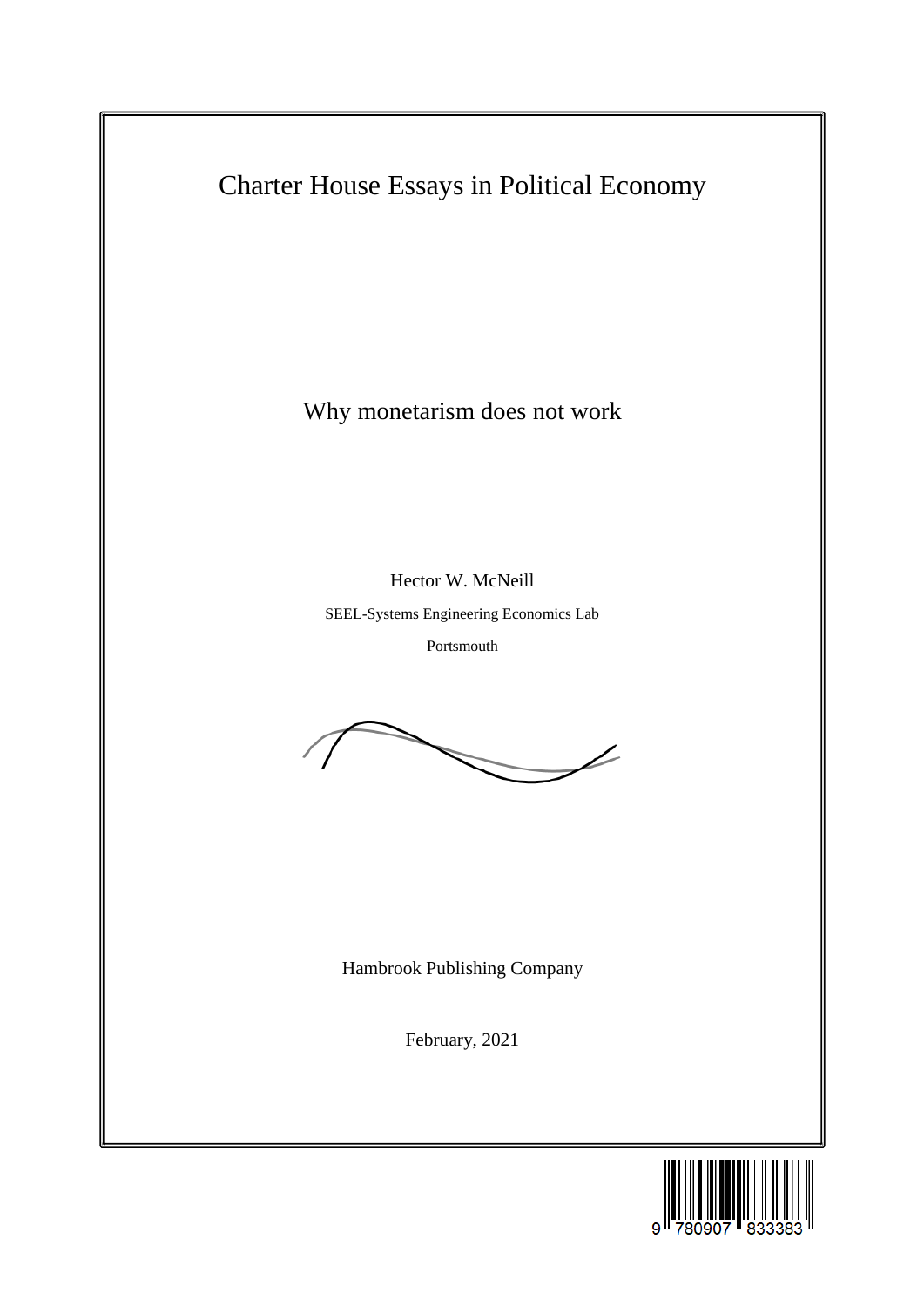# Charter House Essays in Political Economy

*Charter House Essays in Political Economy are a public record of selected papers produced by the Real Incomes Approach to Economics also known as RIO-Real Incomes Objective.*

*Charter House Essays in Political Economy is published by HPC-Hambrook Publishing Company.*

Title: Why monetarism does not work; © 1975-2021 Hector Wetherell McNeill; HPC, 2021, ISBN: 978-0-907833-38-3.

Date of publication: 15<sup>th</sup> February, 2021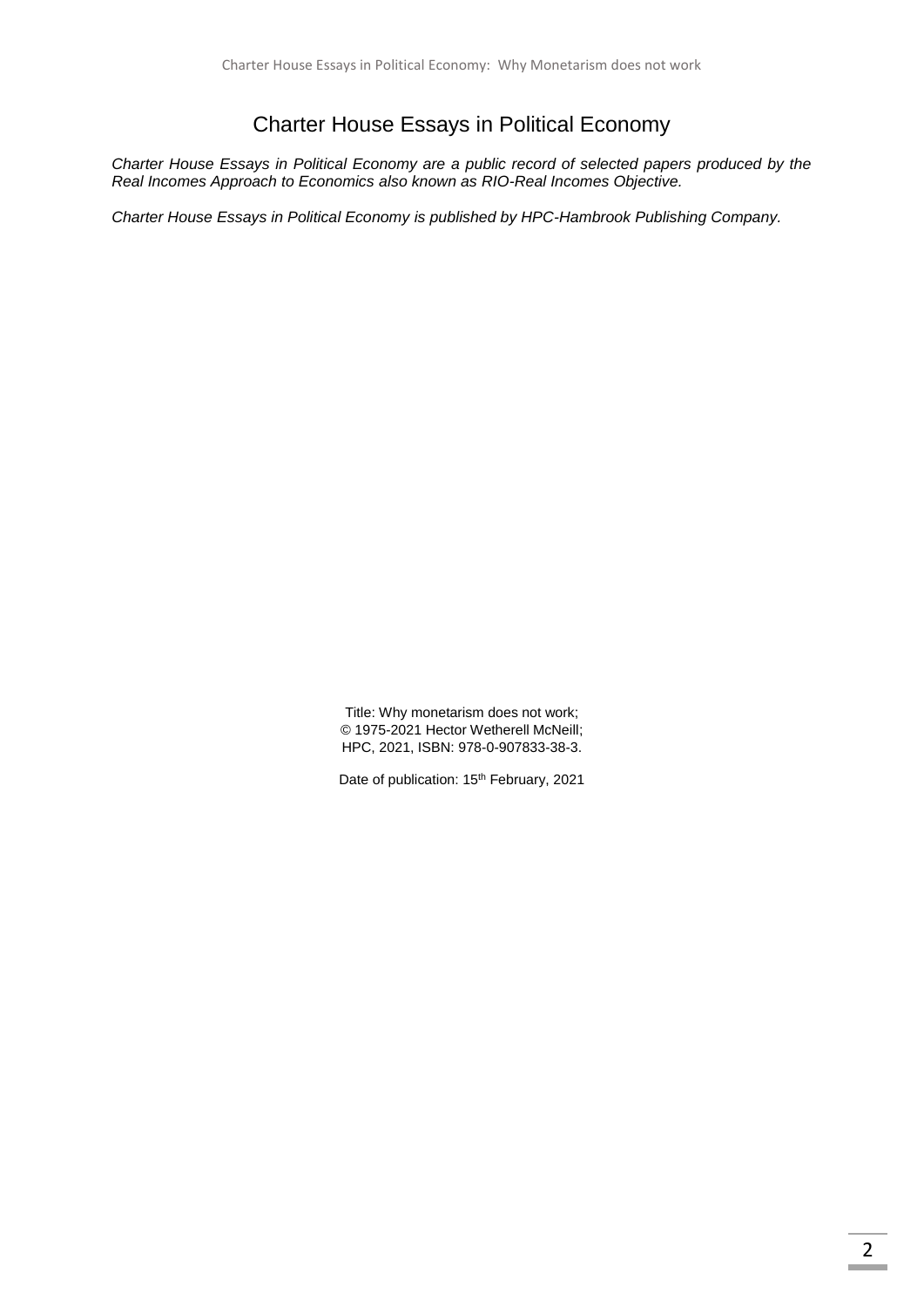# Why monetarism does not work

The logic of monetary theory is represented by an identity known as the Quantity Theory of Money (QTM). This identify is used in discussions and explanations of policy actions where money volumes and interest rates are raised or reduced. It is alleged that the objective of policy is to manage the value of the currency by avoiding inflation, or at least, to keep inflation within acceptable limits. On the other hand, money volumes are equated with demand which, it is claimed, needs to be maintained in order to stabilize employment and economic growth.

This logic has been taught in economic schools over the last century and it provides the logic behind the mainstream theories and policies advocated by Keynesianism and monetarism, both of which are oriented to aggregate demand management of the economy.

## The QTM

The QTM is a simple identity which purports to show the relationship between money volumes and prices.

$$
M.V = P.C \qquad \dots \qquad (i)
$$

Where M is the volume of money circulating in the economy; V is the velocity of money; P is the average price level and C is the total services and products consumed.

The logic of the QTM follows the following assumptions. Consumption, C, can be equated with the real income as the total physical quantities of goods and services that can be consumed for a given average nominal disposable income. So, if prices rise, while money volumes and money velocity remain the same, then C will fall and with this, real incomes will also fall. If prices rise, for some reason, then lowering the volume of money M will compensate and drive prices down. So, the QTM is being used as if it were a mathematical function or algorithm.

#### Complete and incomplete data sets

A fundamental due diligence procedure to be applied when building models or algorithms is to make sure that the variables in the formula are the same as the data set that explains the relationships between the variables that are used. In other words, is the data set in the formula complete<sup>1</sup>.

A critical point about the QTM is that it refers to money circulating in the economy. However, money volumes injected into the economy can be applied in many ways. Experience over the last 50 years and in particular during the last 12 years of quantitative easing (QE) have demonstrated that money ends up in circulating and non-circulating encapsulated markets which make up sub-sectors of any economy.

These markets include:

- Non-circulating encapsulated markets
	- o Land and real estate r
	- o Precious metals p
	- o Commodities m
	- o Art objects a
	- o Shares h
	- o Financial instruments f
	- o Crypto-currencies c
	- o Offshore investment o
- Circulating open markets

 $\overline{a}$ 

 $1$  Complete and incomplete data sets is a basic distinction identified by Location-State Theory as part of due diligence procedure used to build models and algorithms that are able to simulate real conditions.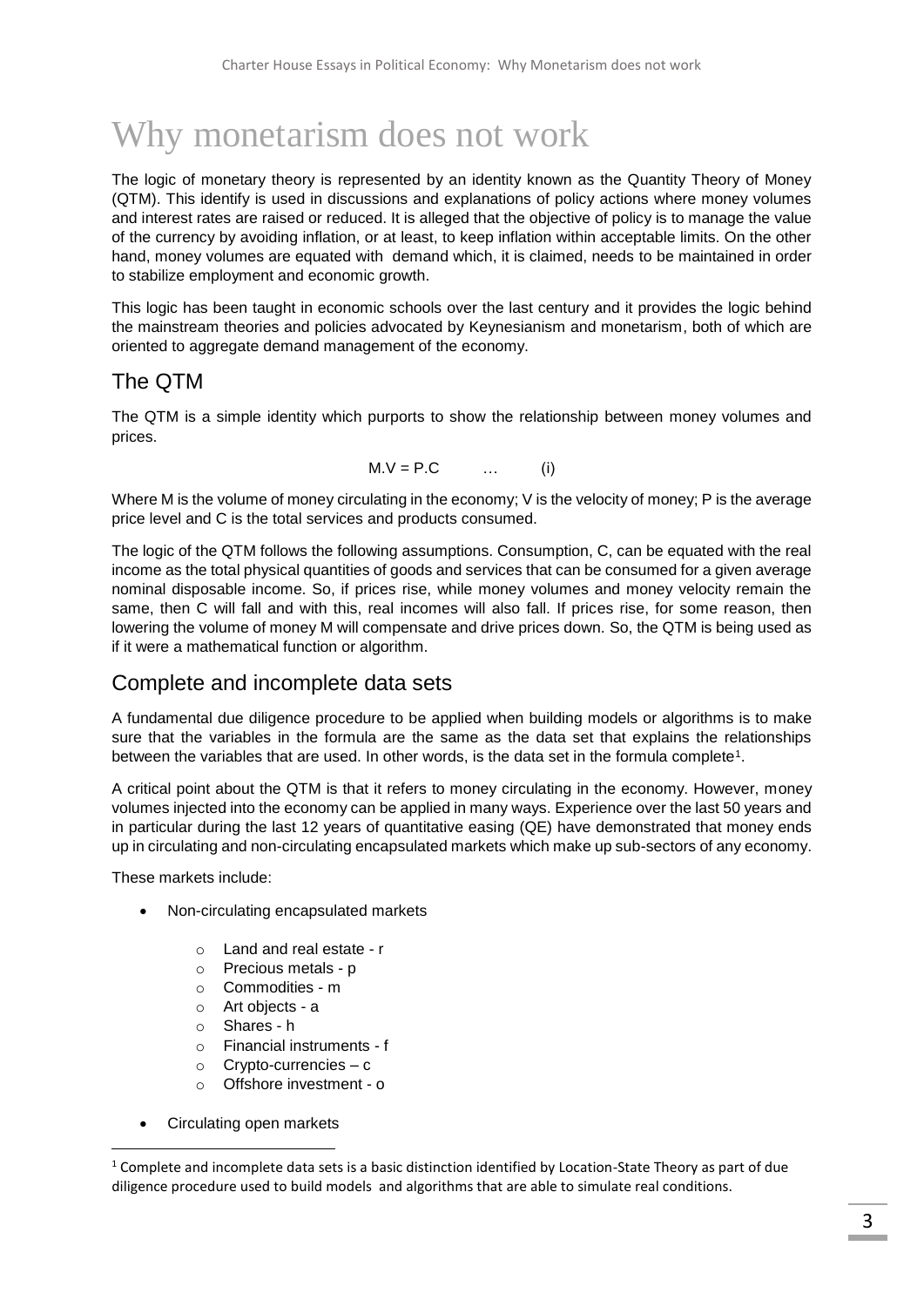- $\circ$  Supply side production and consumption of goods, services and capital equipment in exchange for wages - w
- o Savings s

Except for offshore investment the encapsulated markets are all speculative asset markets with which less than 5% of the population participate as asset holders.

When offshore investment generates offshore profits that are reinvested or held offshore, then offshore investment becomes a noncirculating encapsulated market in relation to the onshore economy.

The circulating open markets are where something like 95% of the populations work and earn their living.

Therefore, a more complete data set that should feature as variables within the QTM number 10 indicated above as r, p, m, a, h, f, c, o, w and s.

As can be seen appreciated the simplistic QTM does not have any of these variables in the identity.

M.V=P.C

However, since consumption C is paid out of wages, "w" his can be used to substitute C as follows:

$$
M.V = P(w) \qquad \dots \qquad (ii)
$$

However, we have seen that that M does not only flow into w it also flows in the other encapsulated markets each of which is distinct. Therefore, apart from w the rest of M flows into these markets. Therefore, the QTM should be as follows:

$$
MV = (r + p + m + a + h + f + c + o + s) + P(w) \quad ... \quad (iii)
$$

Readjusting this by placing the non-supply side money on the righthand side of this identity, what flows to the supply side and wages can be seen to be a very small proportion of M.

$$
(M - (r + p + m + a + h + f + c + o + s)) V = P(w) \qquad ... \qquad (iv)
$$

For example, f (financial instruments) includes a vast array of derivatives and other devices whose total volume today exceeds the GNP of the country. In this case as well as most other asset markets there is no oversight of the flow of money into these markets.

#### The impact of money flows

The overall practical outcome of QE has been a major rise in the value of assets and an indirect reduction in the performance of the supply side production of goods, services and capital goods and also of the purchasing power of wages.

The steep rise in prices in the land, real estate and some commodities as a result of speculation has also led to an inflationary leakage in the form of raised prices and rentals for:

- Land
- Houses
- **Retail units**
- Office space
- Industrial units
- **Warehouses**
- Port facilities
- Some commodities

As a result, there is cost-push inflation causing supply side companies to have to raise unit prices or have their margins reduced. Margins, as observed by Schumpeter, are the guarantee of future operations and employment. As house rents and prices rise and goods and service prices rise the